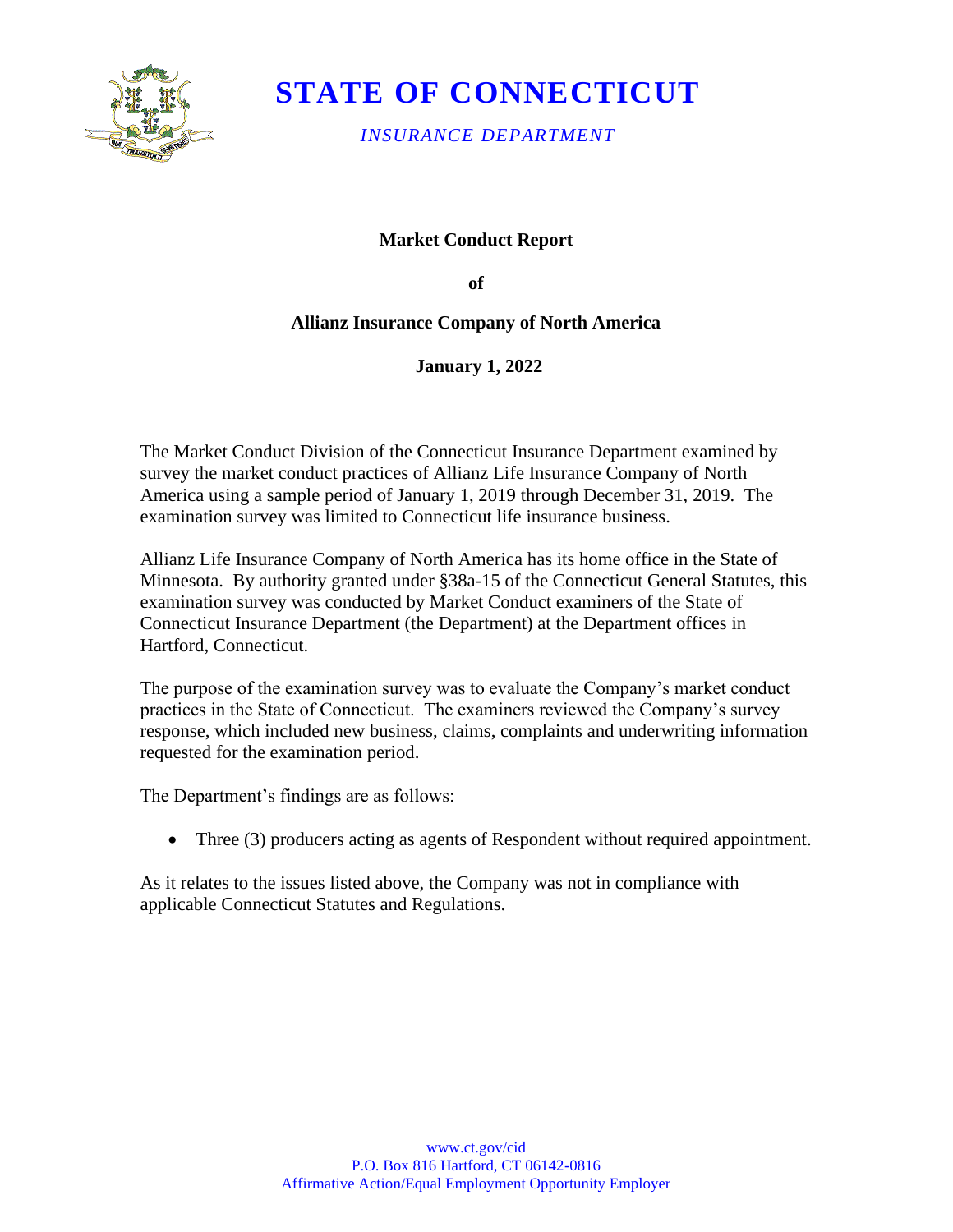

## **STATE OF CONNECTICUT**

*INSURANCE DEPARTMENT* 

IN THE MATTER OF: DOCKET MC 21-107 ALLIANZ LIFE INSURANCE COMPANY OF NORTH AMERICA:

**-------------------------------------------------------x** 

**-------------------------------------------------------x** 

### STIPULATION AND CONSENT ORDER

It is hereby stipulated and agreed between Allianz Life Insurance Company of North America and the State of Connecticut Insurance Department by and through Andrew N. Mais, Insurance Commissioner, to wit:

I

WHEREAS, pursuant to a Market Conduct examination, the Insurance Commissioner alleges the following with respect to Allianz Life Insurance Company of North America:

- 1. Allianz Life Insurance Company of North America, hereinafter referred to as Respondent, is domiciled in the State of Minnesota and is licensed to transact life and health insurance in the State of Connecticut. The NAIC company code number is 90611.
- 2. From August 1, 2021 through October 28, 2021, the Department conducted an examination of Respondent's market conduct practices in the State of Connecticut covering the period from January 1, 2019 through December 31, 2019.
- 3. During the period under examination, Respondent failed to follow established practices and procedures to ensure compliance with statutory requirements, resulting in the instance of:
	- a) Three (3) producers acting as agents of Respondent without required appointment.
- 4. The conduct as described above violates §38a-702m of the Connecticut General Statutes, and constitutes cause for the imposition of a fme or other administrative penalty under §38a-2 and §38a-774 of the Connecticut General Statutes.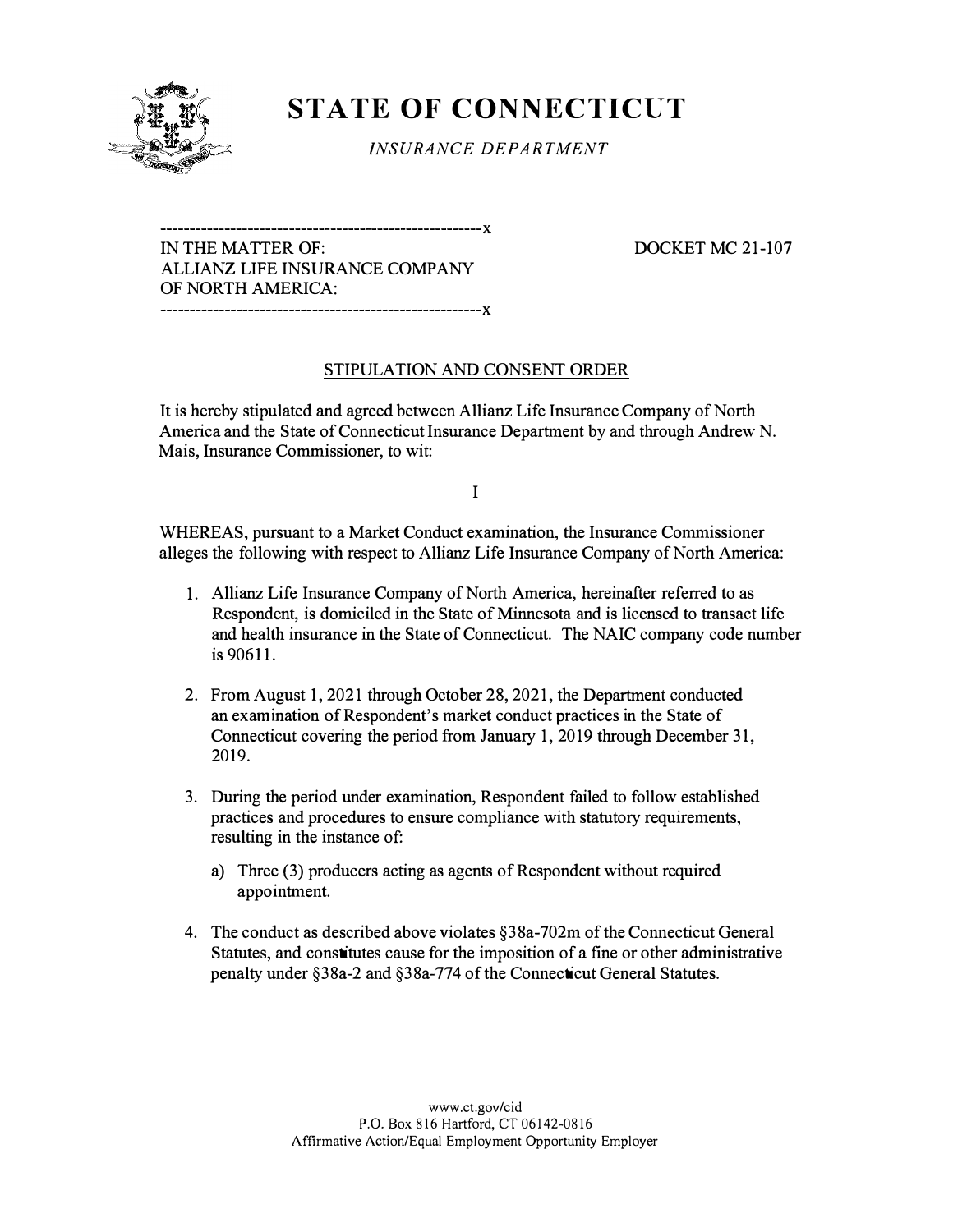- 1. WHEREAS, Respondent admits to the allegations contained in paragraphs three and four of Article I of this Stipulation; and
- 2. WHEREAS, Respondent agrees to undertake a complete review of its practices and procedures to enhance compliance with Connecticut statutes in the areas of concern, as described in the Market Conduct Report and this Stipulation; and
- 3. WHEREAS, Respondent agrees to provide the Insurance Commissioner with a summary of actions taken to comply with the recommendations in the Market Conduct Report within ninety (90) days of the date of this document; and
- 4. WHEREAS, Respondent agrees to pay a fine in the amount of \$4,500 for the alleged violations described herein; and
- 5. WHEREAS, Respondent, being desirous of terminating this proceeding without the necessity of a formal proceeding or further litigation, does consent to the making of this Consent Order and voluntarily waives:
	- a. any right to a hearing; and
	- b. any requirement that the Insurance Commissioner's decision contain a statement of findings of fact and conclusions of law; and
	- c. any and all rights to object to or challenge before the Insurance Commissioner or in any judicial proceeding any aspect, provision or requirement of this Stipulation.

NOW THEREFORE, upon the consent of the parties, it is hereby ordered and adjudged:

- 1. That the Insurance Commissioner has jurisdiction of the subject matter of this administrative proceeding.
- 2. That Respondent is fined the sum of Four Thousand Five Hundred Dollars (\$4,500) for the violations herein above described.

Allianz Life Insurance Company of North America

By: 5th wff<br>Representative of Insurance Company)